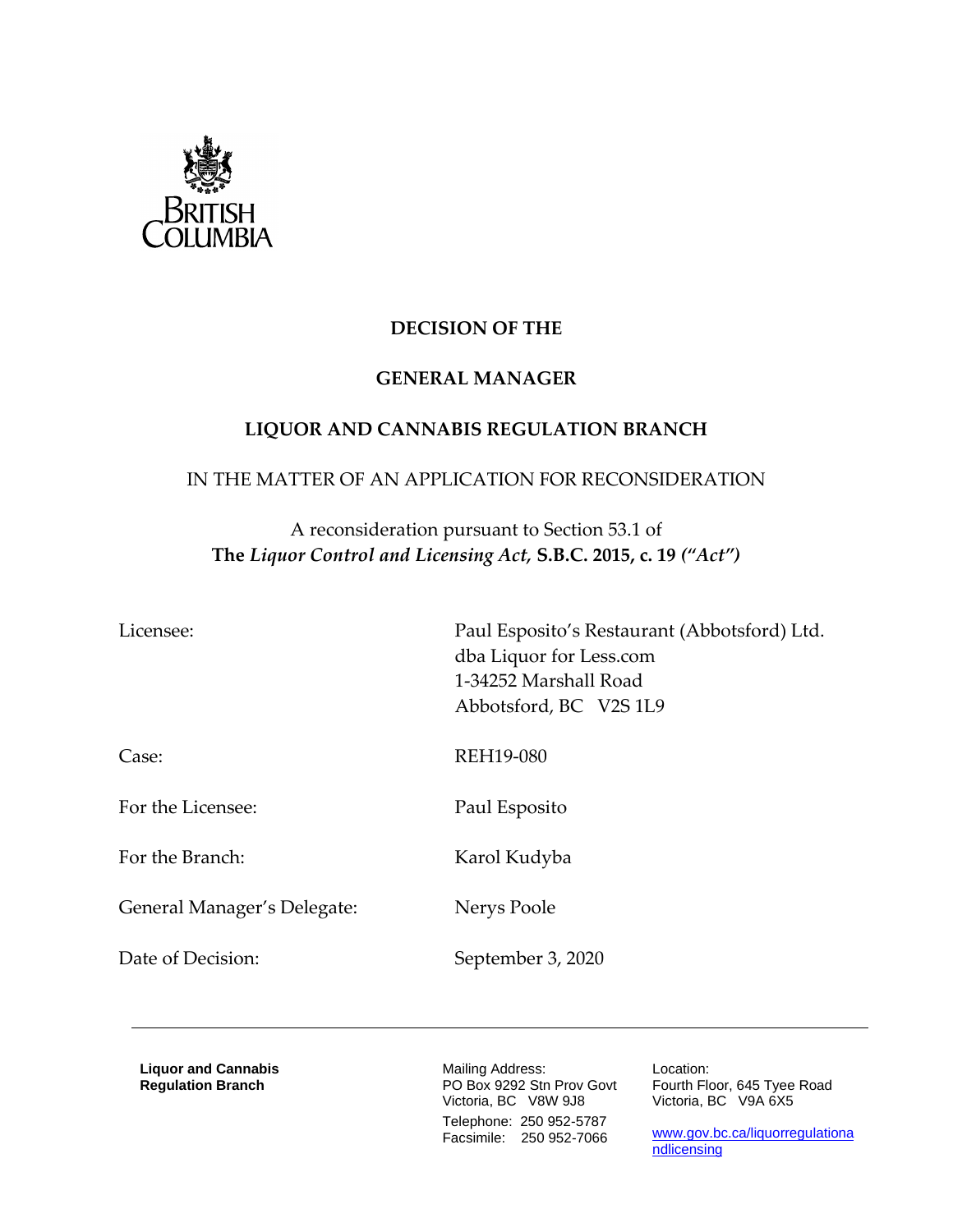### **INTRODUCTION**

Paul Esposito's Restaurant (Abbotsford) Ltd., dba Liquor for Less.com (the "Licensee") has applied to the general manager for a reconsideration of the decision of the general manager, dated March 6, 2020 (the "section 51 order"). The Licensee filed the application for reconsideration on July 24, 2020 which was more than three months after the deadline set out in section 53.1(5) of the *Liquor Control and Licensing Act*, S.B.C. 2015, c. 19 ("the *Act")*.

# **NOTICE OF ACCEPTANCE OF APPLICATION AND STAY OF ORDER**

On August 4, 2020, the registrar of enforcement hearings in the Branch notified the Licensee that she was accepting the application for reconsideration, despite the delay in requesting it. In this letter, the registrar cited the relevant sections of the *Act*, including the following subsections of 53.1:

(5) The general manager must not accept an application for a reconsideration of a section 51 order unless the following requirements are met:

> (d)subject to subsection (6), the general manager receives the application within 30 days after the date on which the applicant receives the section 51 order.

(6) The general manager may extend the deadline in subsection (5)(d) if the general manager is satisfied that

> (a)special circumstances existed that prevented the applicant from meeting the deadline, and (b)an injustice would result if no extension were granted.

The registrar reviewed the Licensee's submission which explained why there were special circumstances that prevented the timely filing of the application. The Licensee stated that the additional workload and stress caused by COVID-19 were the cause of the delay. The Licensee further submitted that the Licensee wished to submit new evidence for the reconsideration and that an injustice would result if this new evidence were not considered. The registrar, acting as the delegate of the general manager, concluded that COVID-19 was a special circumstance that prevented the Licensee from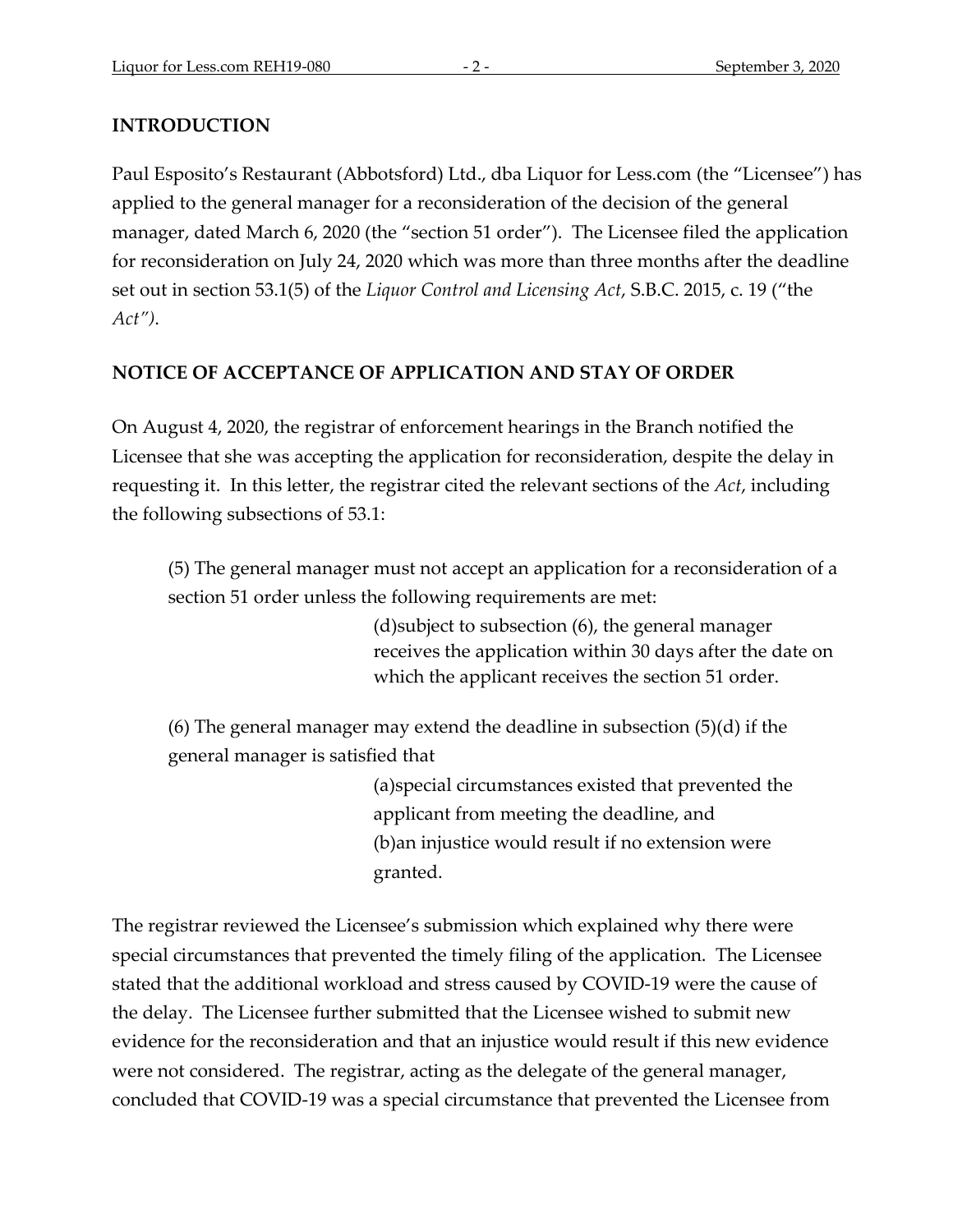meeting the deadline and that "the only avenue for the licensee's alleged new evidence to be considered is through an application for reconsideration." She therefore accepted the application for reconsideration and referred the matter to me as the general manager's hearing delegate for a decision on its merits.

On August 4, 2020, the A/Deputy Manager of Compliance and Enforcement Division of the Branch issued a stay order of the penalty in the section 51 order:

The Order to pay a monetary penalty is stayed until December 24, 2020 or until a decision on the application for reconsideration is rendered, whichever comes first.

The Branch's registrar then referred the section 51 order to me, as a delegate of the general manager, to reconsider pursuant to section 53.1 of the *Act*.

# **RECONSIDERATIONS UNDER THE** *ACT*

Section 53.1 of the *Act* governs reconsiderations of section 51 orders. Amongst other things, section 53.1 provides that a reconsideration is a review on the record and may only be based on one or more of the prescribed grounds. Section 152 of the *Regulation*  sets the prescribed grounds. The grounds are a failure to observe the rules of procedural fairness, an error of law and, subject to section 53.1(4) of the *Act*, new evidence.

Subsection 53.1(4) allows the general manager to consider new evidence only if satisfied that the new evidence is substantial and material to the reconsideration and did not exist when the section 51 order was given or did exist at that time but was not discovered and could not, through the exercise of reasonable diligence, have been discovered.

In a reconsideration order, the general manager may confirm, vary or rescind the section 51 order that is under reconsideration. In combination, sections 53.1(10) and 51(3) direct that on a reconsideration the general manager is to take into account the licensee's compliance history, the matters prescribed by regulation, and other matters that the general manager considers relevant.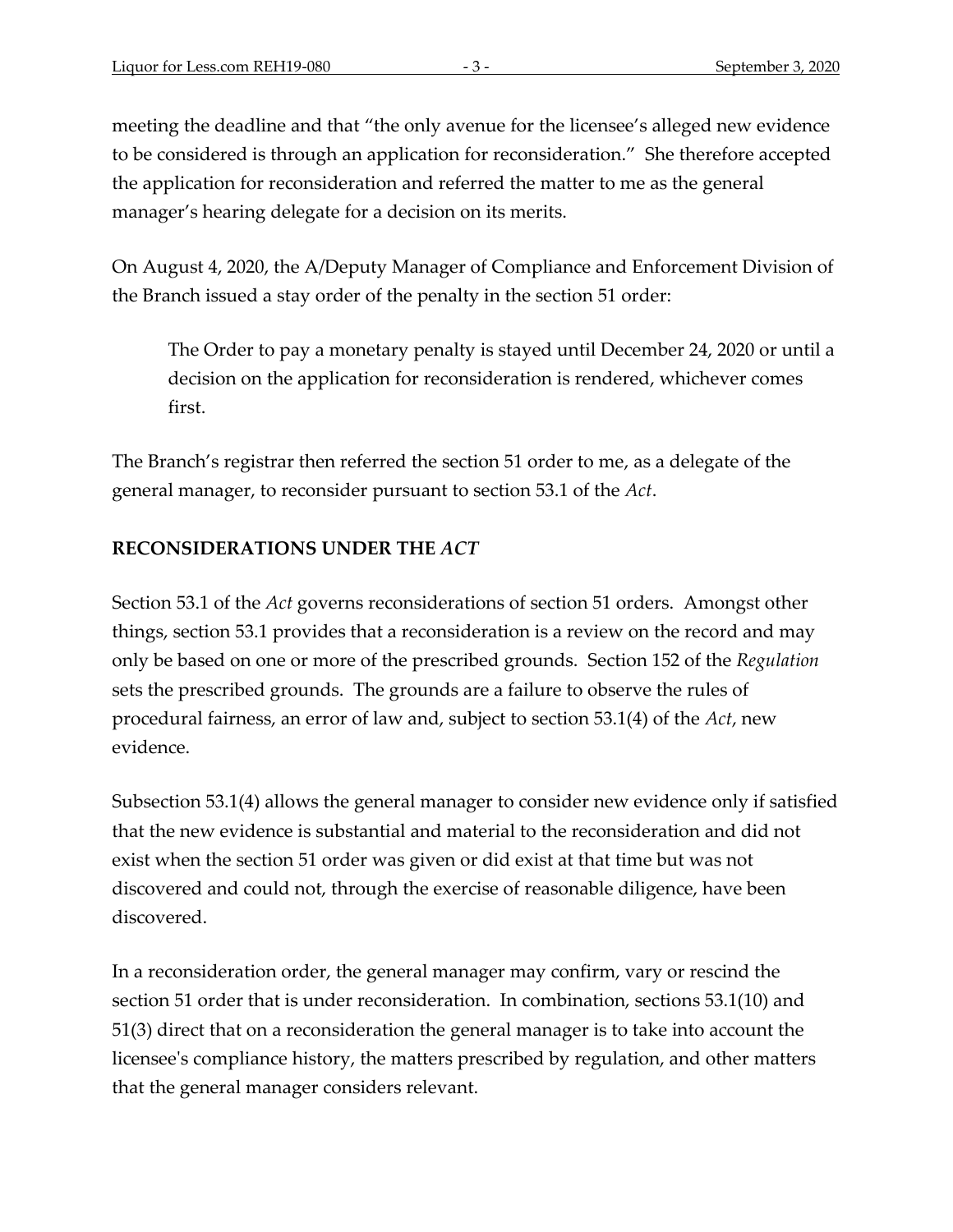When making a reconsideration order, the general manager must set out the reasons for that order. If a monetary penalty is imposed, the amount of the penalty and the date by which the penalty must be paid are to be set out. The date for payment must be within 30-days after the applicant receives the order, or the general manager may specify a longer period in the order. If a licence suspension is imposed, the period of the suspension and the dates on which the suspension must be served must be set out.

### **THE SECTION 51 ORDER**

The decision that I am to reconsider is that of the general manager dated March 6, 2020. The hearing delegate conducted the hearing on February 25, 2020.

## **The Contravention**

The Branch alleged a contravention of section 77(1)(a) of the *Act*, service to a minor. Prior to the commencement of the hearing, the Licensee admitted that the contravention occurred and that a sales clerk served a minor in its licensed retail store ("the LRS") on August 23, 2019. The minor who was served was a minor agent employed by the Branch, pursuant to the Minors as Agents program. The Licensee stated at the prehearing conference that it would be raising the defence of due diligence. The hearing delegate found a contravention and then considered the evidence of due diligence.

### **Due Diligence**

The Licensee presented its evidence of due diligence. The hearing delegate found that the sales clerk was not a directing mind and then moved to the second stage of the test of due diligence as enunciated in the decision of the B.C. Supreme Court in *Beverly Corners Liquor Store Ltd. v. British Columbia (Liquor Control and Licensing Branch)*, 2012 BCSC 1851. Under the second stage of the test there are two questions to answer:

- a. Whether the licensee implemented adequate training and other systems to prevent the contravention (the sale of liquor to minors); <u>and</u>,
- b. Whether the licensee had taken reasonable steps to ensure the effective application of that education and the operation of those systems.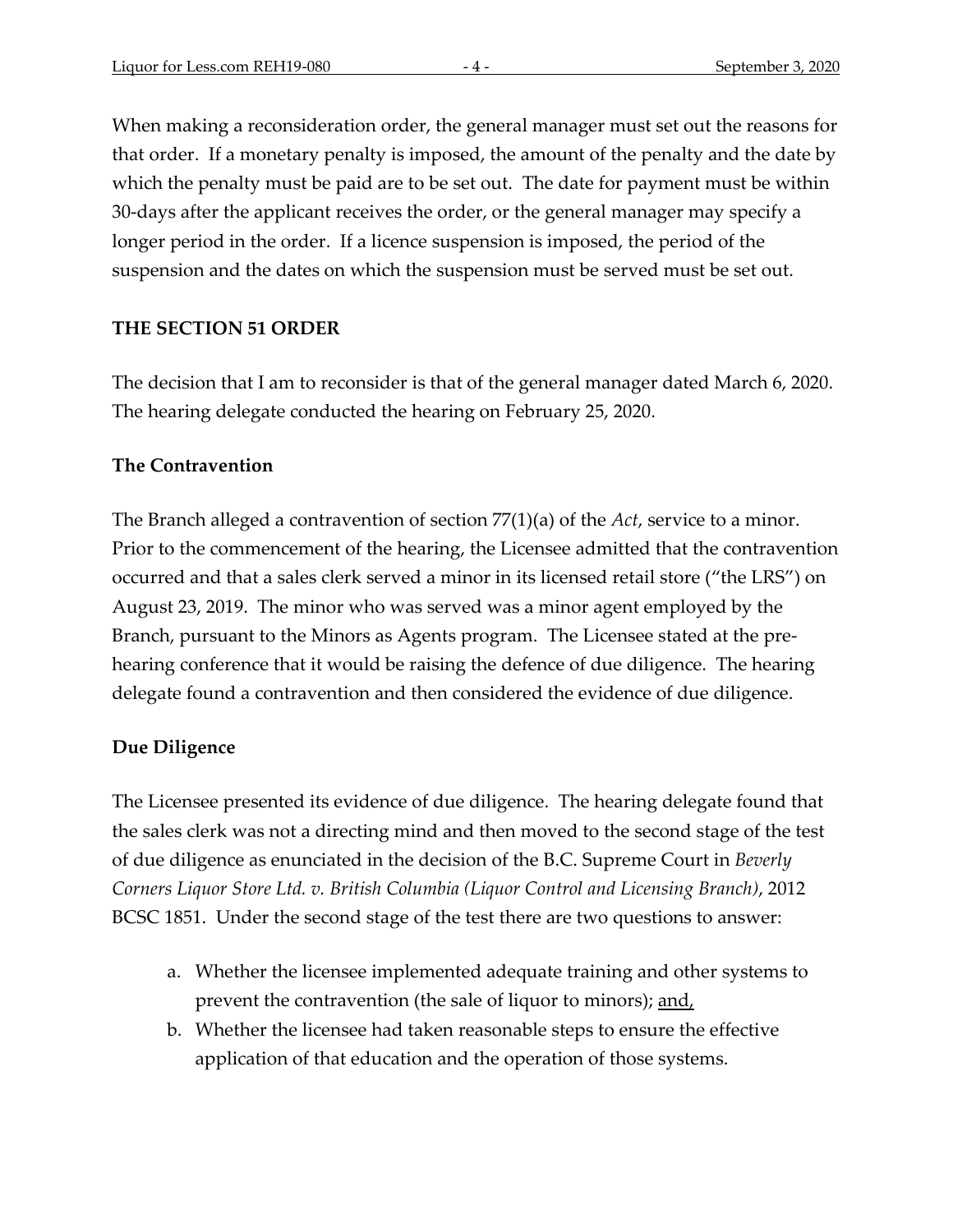The hearing delegate answered the first question in the affirmative. He found that the Licensee had taken reasonable steps to train and supervise employees in the application of its policies when first employed.

He then turned to the second question and considered the Licensee's evidence with respect to the effective application of the education and operation of its systems.

The hearing delegate answered this second question in the negative and based his conclusion on the following:

- Verbal evidence only of warning given to employees although licensee stated he sends memos to employees, no memos were entered into evidence;
- Lack of connection between the store clerks and management over the daily application of the licensee's policies respecting the sale of liquor to minors and other related matters;
- No vehicle for employees to communicate with management about issues that may occur in the course of their employment, e.g. no logbooks or incident records in the LRS;
- Verbal evidence only of written memoranda to staff about policy issues no evidence submitted of these materials;
- No formal meetings or similar opportunities for staff to provide input.

The hearing delegate pointed out that logbooks or incident reports can serve as useful tools for discussion between management and staff when incidents occur. The hearing delegate acknowledged the use of video camera footage as a basis for speaking to employees who may be deficient in their obligations.

The hearing delegate commented on the "Employee Declaration" which new employees must sign following their review of the document. He noted that the Declaration deals extensively with the prohibition against selling liquor to minors – including requesting identification from any customer who appears to be under the age of 30.

The hearing delegate, in discussing the question of the application of the training and the operation of its systems, noted one of the policies in this Declaration. The policy provides that where a customer fails to provide appropriate ID but where the on-duty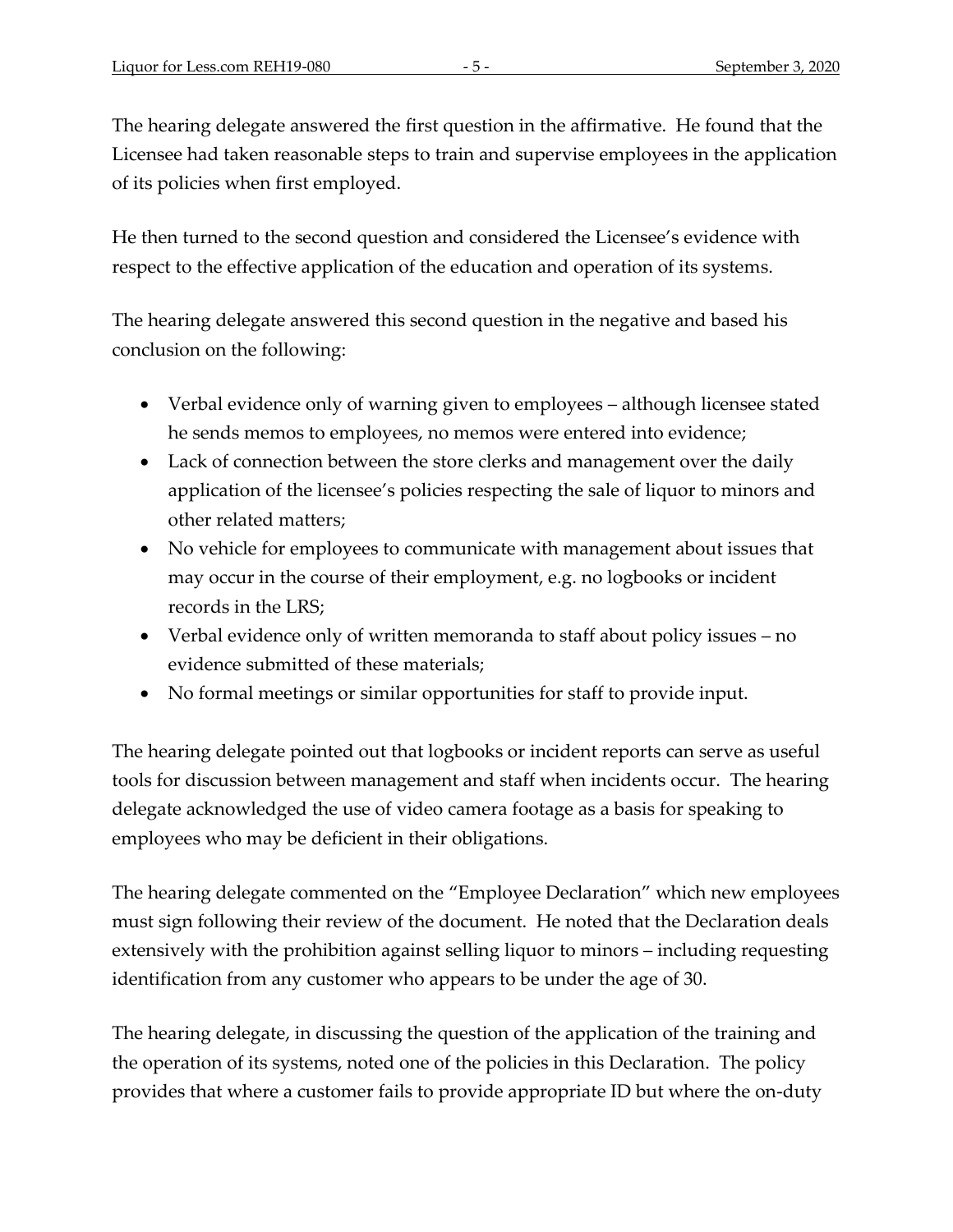manager knows one thousand percent that the customer is not a minor and will not acquire liquor for a minor, the on-duty manager in his or her sole discretion can approve the sale. In the contravention here, the sales clerk stated she believed (mistakenly) that the minor agent had bought liquor in the store before. However, she failed to involve the on-duty manager when making her decision not to request identification. The hearing delegate noted that there was "no evidence about any training or discussion concerning the application of this policy" and that "use of a logbook could be used to record instances of the application of this policy and would be beneficial for review by management with its employees when necessary."

Based on the above, the hearing delegate concluded that the Licensee "has failed in its onus to establish that it acted with due diligence in the continued application of its training and the operation of its systems beyond initial training in order to prevent a contravention under the *Act.*"

The hearing delegate therefore found a contravention and imposed the minimum penalty for a first contravention of section 77(1)(a) – a \$7000 monetary penalty.

### **APPLICATION FOR RECONSIDERATION**

Under 'Prescribed Grounds for Reconsideration' on the application form, the Licensee checked the box: "There is substantial and material evidence that is new or was not discovered or discoverable at the time of the original hearing."

The Licensee stated that it did not hire a lawyer or consultant to assist at the hearing because the costs of a lawyer or consultant would have been within the range of the \$7000 for the proposed penalty. The Licensee elected therefore to represent himself. The Licensee pointed out that this was the first time in the Licensee's history that he had attended a hearing relating to service of a minor.

The Licensee argued that the Branch had an unfair advantage at the hearing as the Branch was represented by an in house well experienced branch advocate who specializes in representing the Branch in enforcement hearings.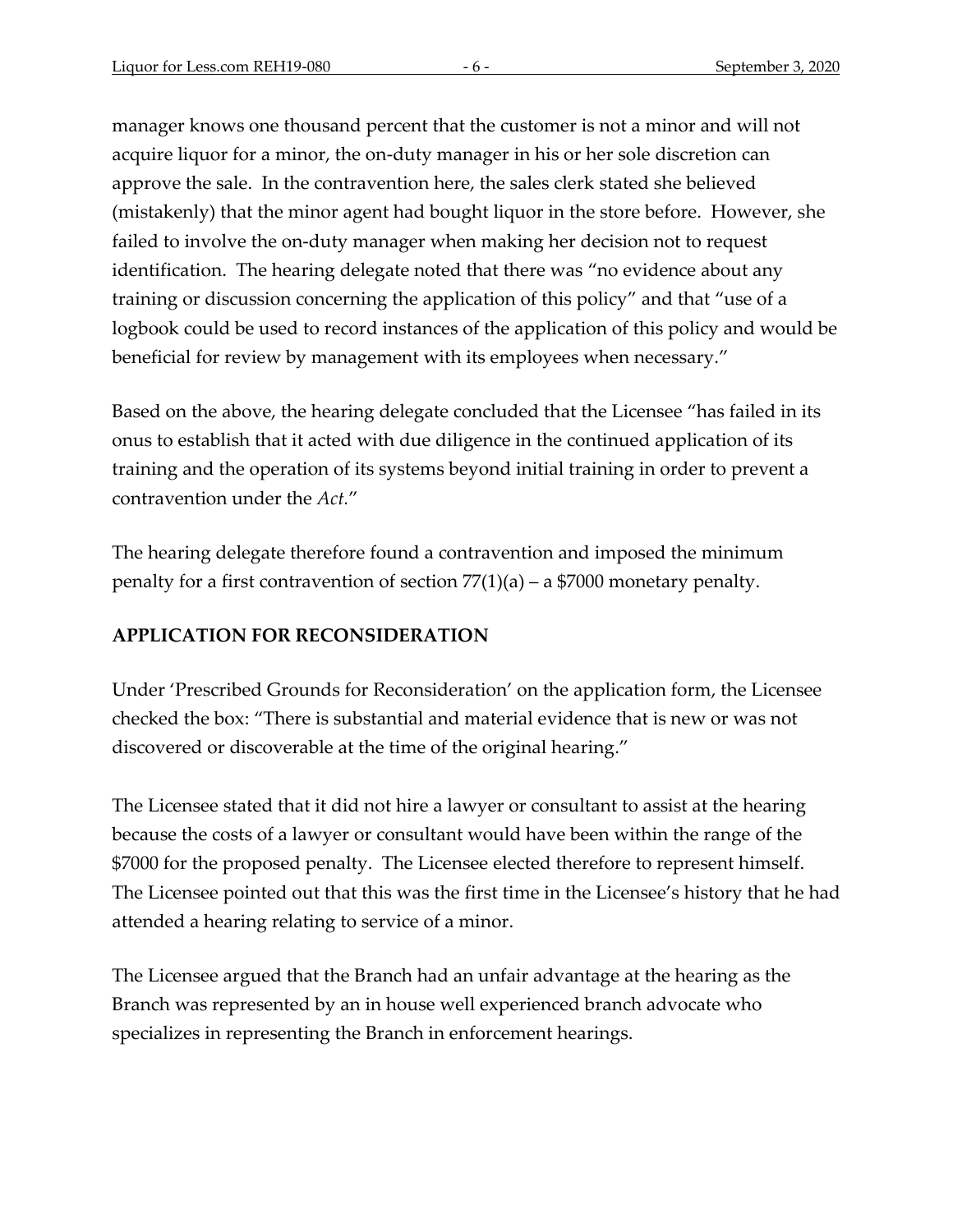After reviewing the March 6, 2020 decision, the Licensee "realized the additional information and items it should have presented at the hearing."

#### **New Evidence**

The Licensee requests that the following new evidence that was not provided at the time of the original hearing be considered:

Appendix A of its submission showing the licensee communicates to its employees regarding job performance issues. Appendix A shows emails from Mr. Esposito Jr. to its employees at the LRS, dated May 8, 2018, May 5, 2018, and Performance Adjustment Notices dated August 2, 2018, August 27, 2018, May 6, 2019, June 28, 2019, July 23, 2019, October 1, 2019, December 6, 2019, December 18, 2019.

Addition to Appendix A sent to branch registrar on July 30, 2020 asking that the attached email from an employee and his response be included (dated July 29, 2020 and July 30, 2020 respectively)

The Licensee disagrees strongly with the statement in the March 6, 2020 decision that "there is no vehicle for the employees to communicate with management about issues that may occur in the course of their employment." The Licensee submits that "now more than ever" employees have "vehicles of communication" to bring issues that may occur in the course of their employment to the attention of the store manager. The Licensee first points out that the owner, senior management and store managers are physically working with their members on a daily basis and therefore are available to answer any questions a member may have in person. The Licensee asks the Branch to advise if it requires any evidence to substantiate this, and if so, what type of evidence is required.

The Licensee states further that a contact information list of the owner, senior management, store managers and other emergency contacts are located at their customer service desk and available for their members to use 24 hours a day/365 days a year including all statutory holidays. These "vehicles of communication" would be via phone calls, text messages and emails. The Licensee attaches a picture of this contact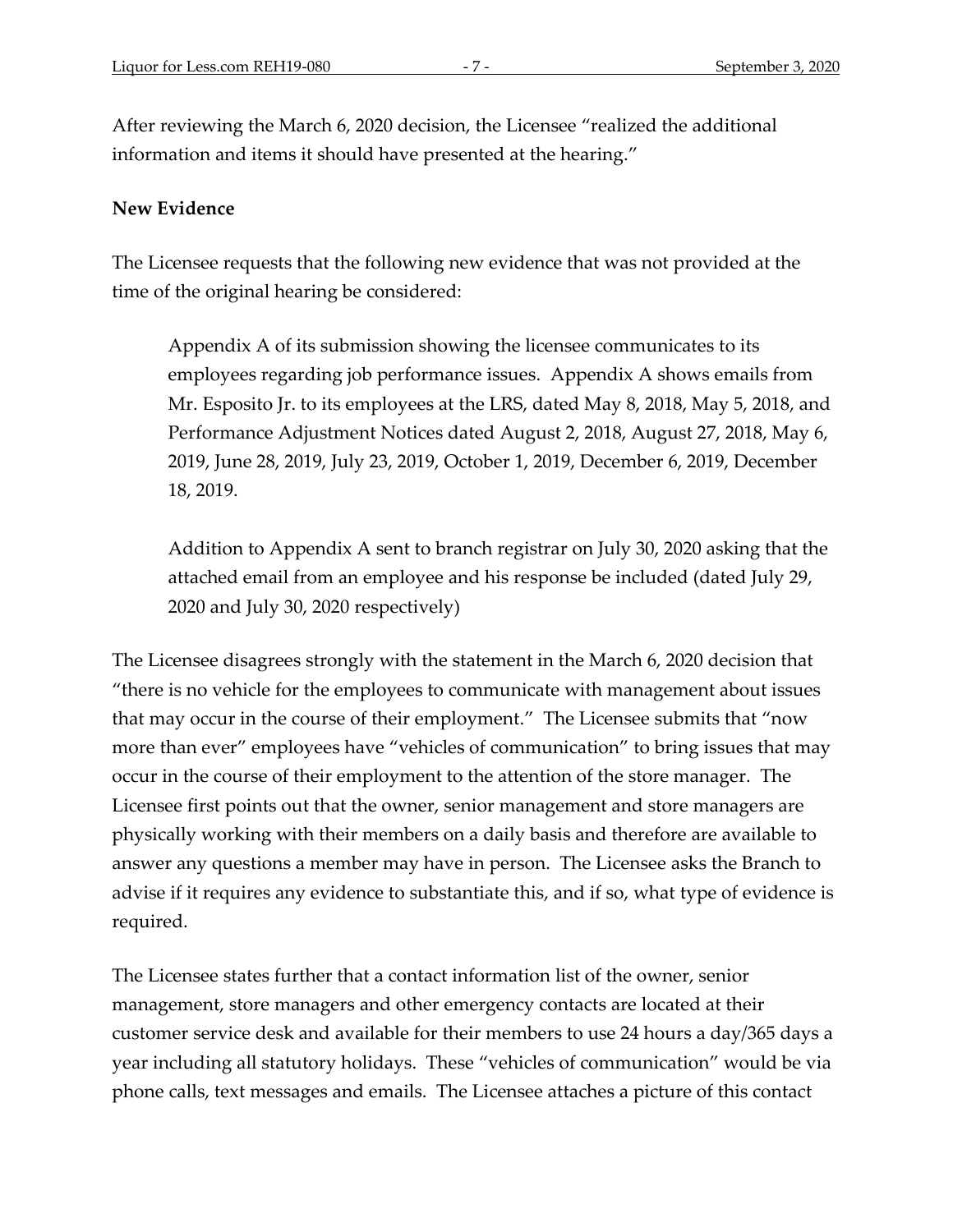information list to its submission. The Licensee also attaches photos of "electronic sticky notes that are used on our manager's desktop computer located at our customer service for members to communicate between each other."

The Licensee concludes his submission with the statement that "this incident has caused anxiety to us as we are being wrongfully penalized while the clerk who sold to the minor agent receives no penalty." The Licensee submits that fines or suspensions should be given to clerks and servers who fail to meet the terms of their serving it right obligations. The Licensee comments on the absence on the Branch website of best practices a licensee should follow to provide a due diligence defence for serving a minor. He suggests the Branch should consider providing this to licensees.

### **REASONS AND DECISION**

The grounds for reconsideration of a decision are the only reasons that a decision may be reconsidered. Reconsideration is not an opportunity to re-argue the case.

The Licensee has identified "new evidence" as outlined above in the Licensee's application. As noted in section 53.1(4) of the *Act*, as the delegate of the general manager, I may consider new evidence only if I am satisfied that the new evidence:

- (a) is substantial and material to the reconsideration, and
- (b) did not exist when the section 51 order was given or did exist at that time but was not discovered and could not, through the exercise of reasonable diligence, have been discovered.

I find that the Licensee's new evidence as submitted in Appendix A and B of its application is mostly evidence that existed at the time of the hearing which resulted in the section 51 order – the two emails and the performance adjustment notices in Appendix A, other than the three notices dated after the hearing and the email forwarded to branch registrar on July 30, 2020. The evidence of actions taken by a Licensee and its staff after a contravention demonstrate the licensee's efforts to ensure such contraventions do not happen again but is not evidence to support a defence of due diligence. With respect to the evidence of emails, performance reviews and notes, dated prior to the contravention, I find that this evidence existed at the time of the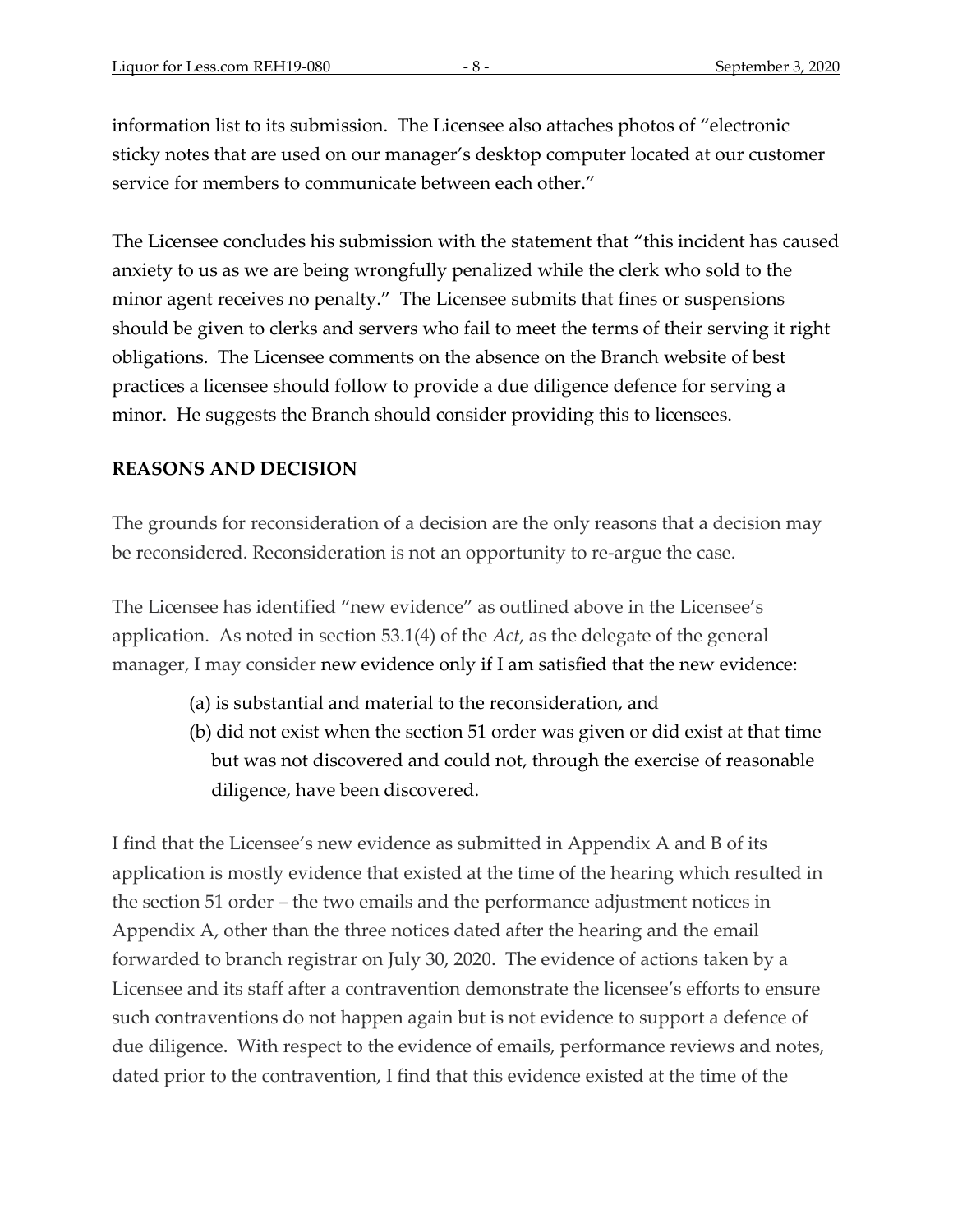hearing and could have been discovered, through the exercise of reasonable diligence. The copies of sticky notes in Appendix B are undated.

By the Licensee's own admission, the Licensee realized the importance of providing some of this evidence only when he read the March 6, 2020 decision and discovered there were gaps in his evidence – and this is what he is now producing. The Licensee admits that he was unaware of the types of evidence he needed to provide to the hearing delegate to make a finding of due diligence. The Licensee submits that the Branch should have a list of best practices on its website to assist licensees as to what they need to provide to establish this defence. I find that the branch registrar provided the Licensee with information as to where to find branch decisions on its website, as well as advice about the importance of disclosing all information that may assist the licensee's defence.

The prehearing conference summary letter dated November 8, 2019 sets out the requirements re. deadlines for disclosure of evidence and cites the website for the branch enforcement hearing decisions.

The Notice of Hearing letter dated November 25, 2019 and sent to the Licensee has a paragraph on disclosure:

### **Disclosure and Witnesses**

By the above-noted final date of disclosure, the branch advocate and licensee are required to provide each other with final disclosure of any documents on which they will be relying or producing to the Hearing Delegate at the hearing of this matter. Failure to disclose documents within the timeframe set may result in the evidence being ruled inadmissible by the Hearing Delegate. Please bring an extra copy of all of your documents to the hearing for the Hearing Delegate to use as an official exhibit copy.

By the above-noted final date of disclosure, the branch advocate and licensee must provide each other with their final list of witness names. Failure to identify witnesses within the timeframe set may result in the evidence being ruled inadmissible by the Hearing Delegate.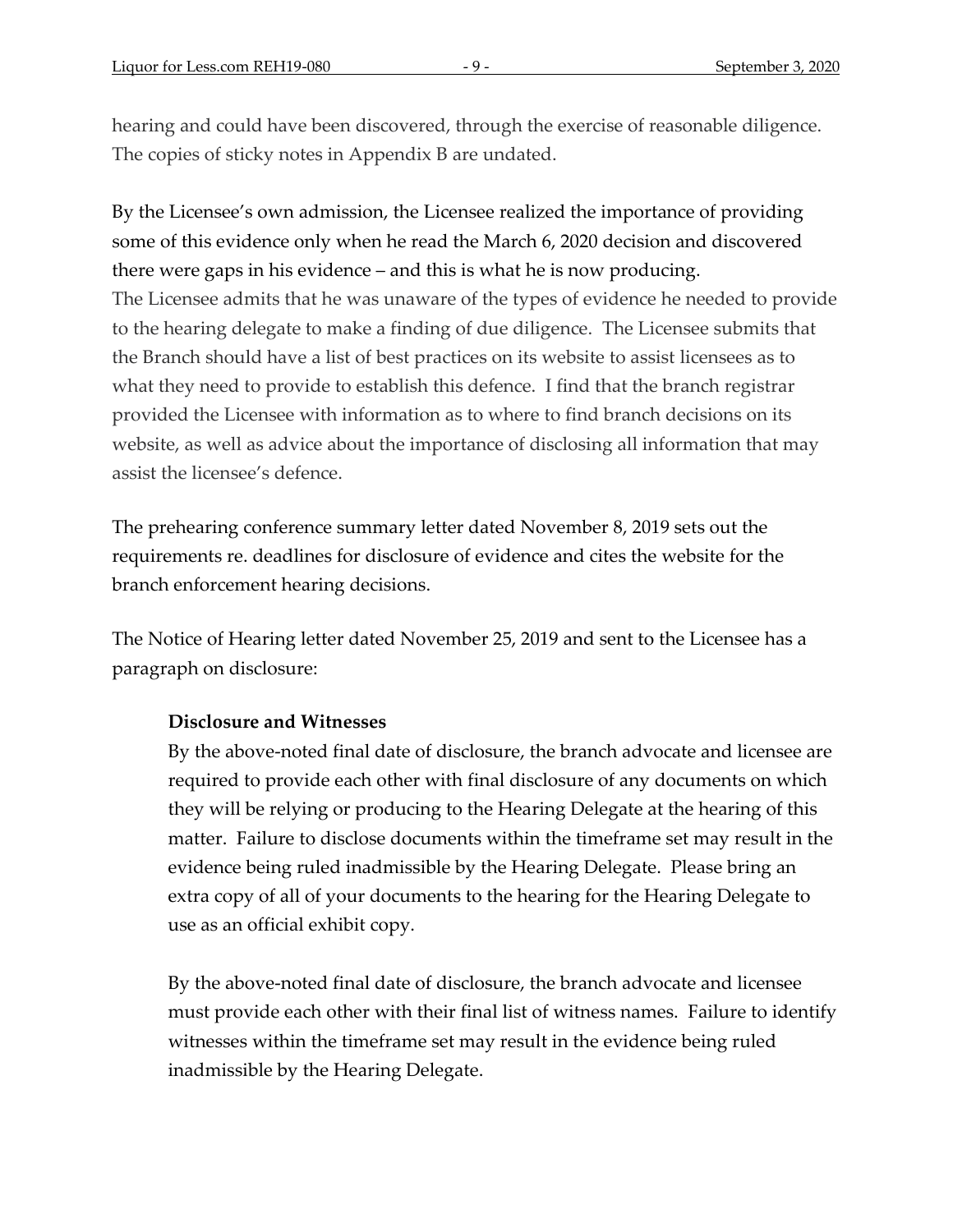Where supporting documents and evidence are available, it is the branch's expectation that this will be provided during disclosure and presented at the hearing. **If this information is not produced, this could affect the weight or admissibility of the evidence. (bold added)**

A reconsideration is not intended to provide licensees with an opportunity to submit further evidence that existed or was discoverable at the time of the hearing. The branch registrar provided the Licensee with warnings about the importance of providing all documentation to support its defence. The branch registrar noted the consequences of not providing all available evidence – i.e. that it could affect the weight given to the evidence. In this case, the hearing delegate concluded that the verbal testimony about written memos was insufficient and that the Licensee should have provided copies of these.

The Licensee notes in its reconsideration submission "it was the first time in the licensee's history it has attended a hearing relating to service of a minor." Although the Licensee did not attend a hearing relating to service of a minor, the Licensee did attend a hearing that resulted in a decision dated July 14, 2017, dealing with the sale of liquor from its LRS to a special occasion licence holder. The importance of presenting all available evidence of due diligence would have applied in that hearing which dealt with the sale of liquor from its LRS to a special occasion licence and received a penalty of \$3000. (*Paul Esposito's Restaurant (Abbottsford) Ltd. dba Mt. Lehman Liquor Store by Liquor for less.com* Case: EH16-154, decision dated July 14, 2017)

The hearing delegate concluded, when making the section 51 order, that the licensee "failed in its onus to establish that it acted with due diligence in the continued application of its training and the operation of its systems beyond initial training in order to prevent a contravention under the *Act*."

I have found that the "new evidence" does not meet the definition of new evidence under the *Act* and that it was discoverable prior to the hearing, or was evidence of actions taken post-contravention or post-hearing. My role as the reconsideration hearing delegate is not to rehear the evidence nor to hear for the first-time evidence that was available to the licensee. A licensee is required to present all available evidence to establish a defence of due diligence. The decisions on the website provide ample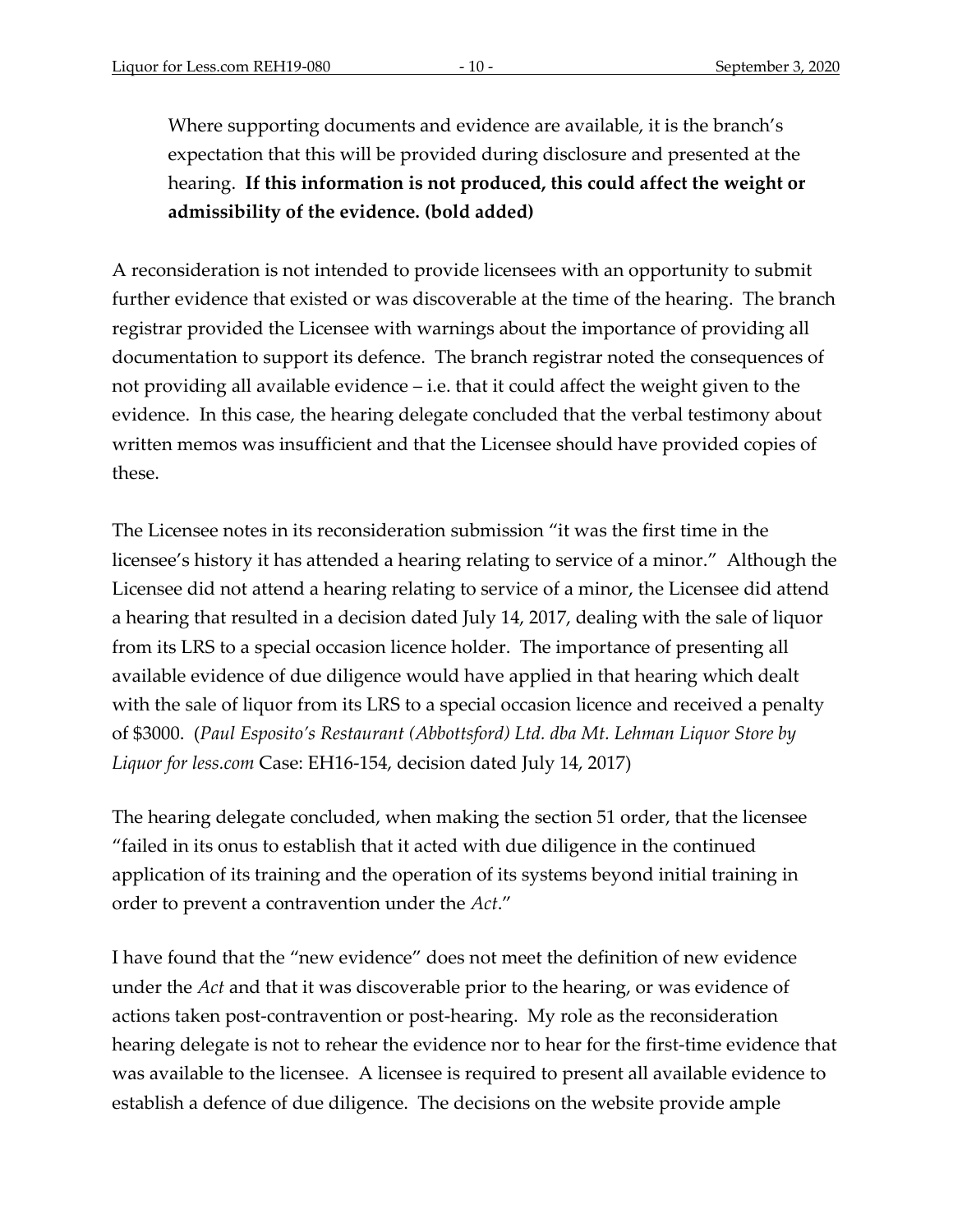guidance to licensees to consider what types of evidence is important to disclose. The "best practices" to demonstrate due diligence may vary depending on the size of an operation and the type of licence.

It is incumbent on licensees to provide written documentation, if available, to support any verbal testimony. The Licensee asks in its submission what evidence the Branch may require to substantiate the regular daily communication contacts that occur between owner, management and staff. If nothing is written down, then verbal testimony about these contacts would suffice. However, if there are written memos, as was stated in verbal testimony and noted by the hearing delegate as "written memoranda to staff about policy issues in addition to direct discussions", the Licensee is expected to provide such materials. The Licensee realized after reading the decision of March 6, 2020 what the gaps were in its evidence of due diligence.

The conclusions of the hearing delegate, when assessing the evidence, were not only about the deficiencies in the Licensee's practices (no logbooks or incident reports, no meetings with staff, etc.), but also about the Licensee's failure to produce the written documentation referred to in its verbal testimony.

The hearing delegate concluded that the Licensee had not met the onus of establishing due diligence on the second question of the due diligence test. I find that the hearing delegate, as the person hearing the evidence, was fully exercising his powers to draw the conclusions he did. I further find that the "new evidence" submitted in the reconsideration application, was discoverable prior to the hearing, through the exercise of reasonable diligence. Other "new evidence" submitted was undated or post-dated the contravention and thus was not evidence to support a defence of due diligence at the time of the contravention.

The Licensee states he finds the \$7000 penalty to be excessive for a first contravention and objects to the fact that the clerk who served the minor does not receive a penalty. The option to fine servers is in the *Act* but this does not relieve the Licensee of its obligations as a licensee to provide ongoing training and supervision of its staff.